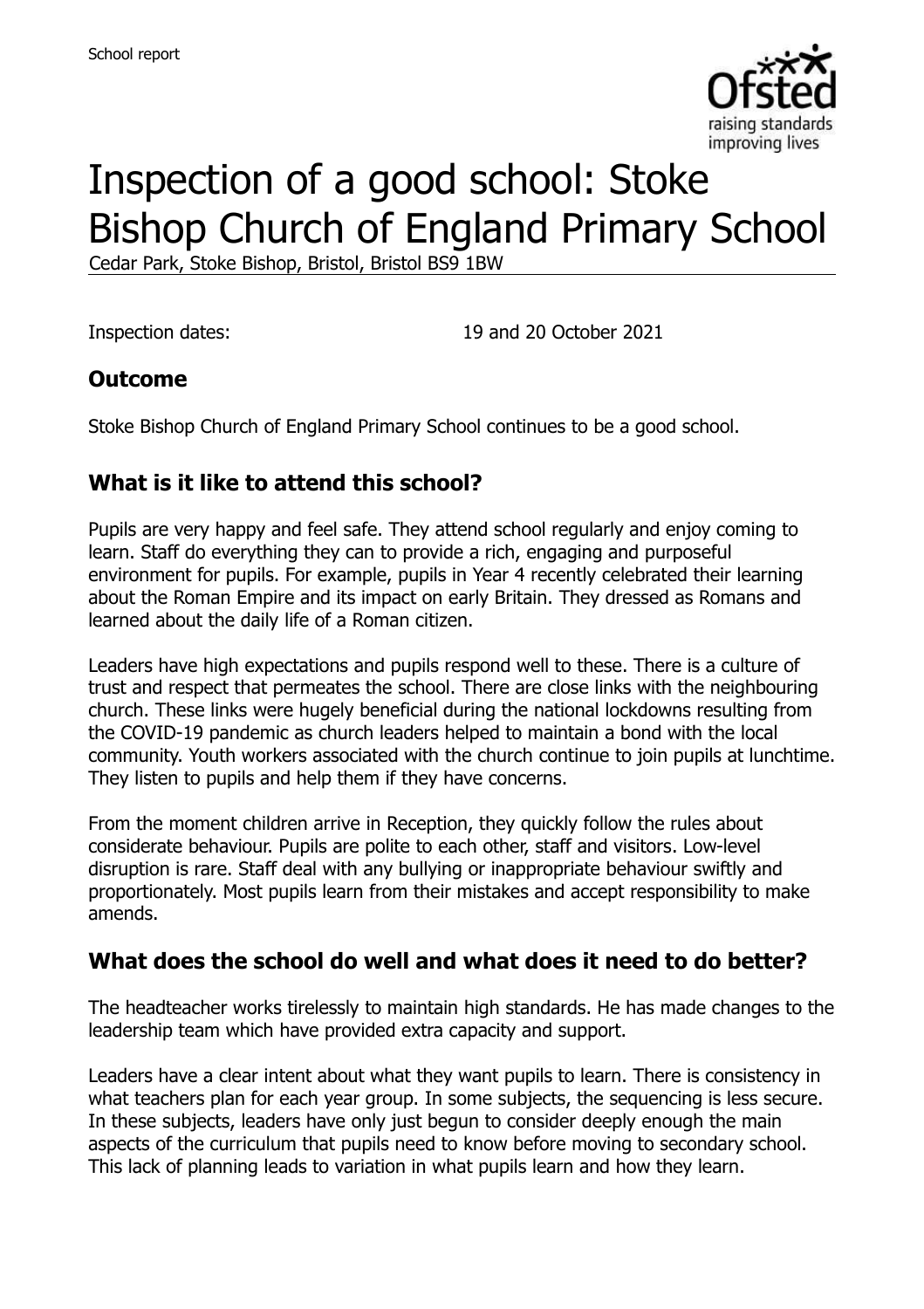

When teachers plan subjects carefully, pupils remember facts well. They understand how what they have learned before helps them to understand more complex concepts. For example, Year 6 pupils used their prior knowledge well to explain their scientific knowledge about light and how this affected eyesight.

Teachers regularly check that pupils understand what they have learned. They use this information to identify any misunderstandings and gaps in knowledge. Staff work well to help pupils catch up without missing new learning. This was particularly helpful following the national lockdowns. Leaders have adapted the curriculum to move pupils swiftly on in their learning, especially in English and mathematics.

Children in Reception learn phonics as soon as they arrive. They listen carefully to teachers so that they can repeat sounds to make words. Many can write their names legibly after just a few weeks in school.

The school is rich in reading opportunities. Leaders have overhauled the book libraries so that pupils know which books match the sounds they know. Older pupils choose books that add to their knowledge and comprehension. Leaders' expectations of reading regularly are closely monitored. As a result, weaker readers are moving from decoding to fluency quickly. Disadvantaged pupils benefit from this attention and learn successfully alongside their peers.

Pupils have a secure knowledge of the fundamental British values and practise them in school and out. Leaders plan the personal, social, health and economic curriculum purposefully. They include equality and diversity sensitively so that the curriculum reflects the local community as well as world issues. Older pupils have received important messages following Ofsted's sexual abuse review. Pupils have a sound understanding of online safety and the threats that can occur. This term, after-school clubs have continued with subjects as diverse as Nordic walking, 'mud pies' and orienteering, and dance and drama.

The special educational needs coordinator (SENCo) has made a difference quickly since her appointment. Staff know how to support pupils with special educational needs and/or disabilities. These pupils learn confidently and successfully. Parents appreciate the skilful diagnosis that takes place and the extra support this provides for their children. Teaching assistants work effectively alongside teachers and are included in planning the curriculum. This enables them to be more efficient in supporting pupils.

Governors, ably led by the chair, have a comprehensive understanding of the strengths of the school and the areas that need further development. They monitor the progression and impact of subject curriculums conscientiously. They hold leaders to account competently and celebrate successes. The expertise of the school's improvement partner has aided the headteacher and governors in making the changes needed in the past few years, despite the challenges of the COVID-19 pandemic.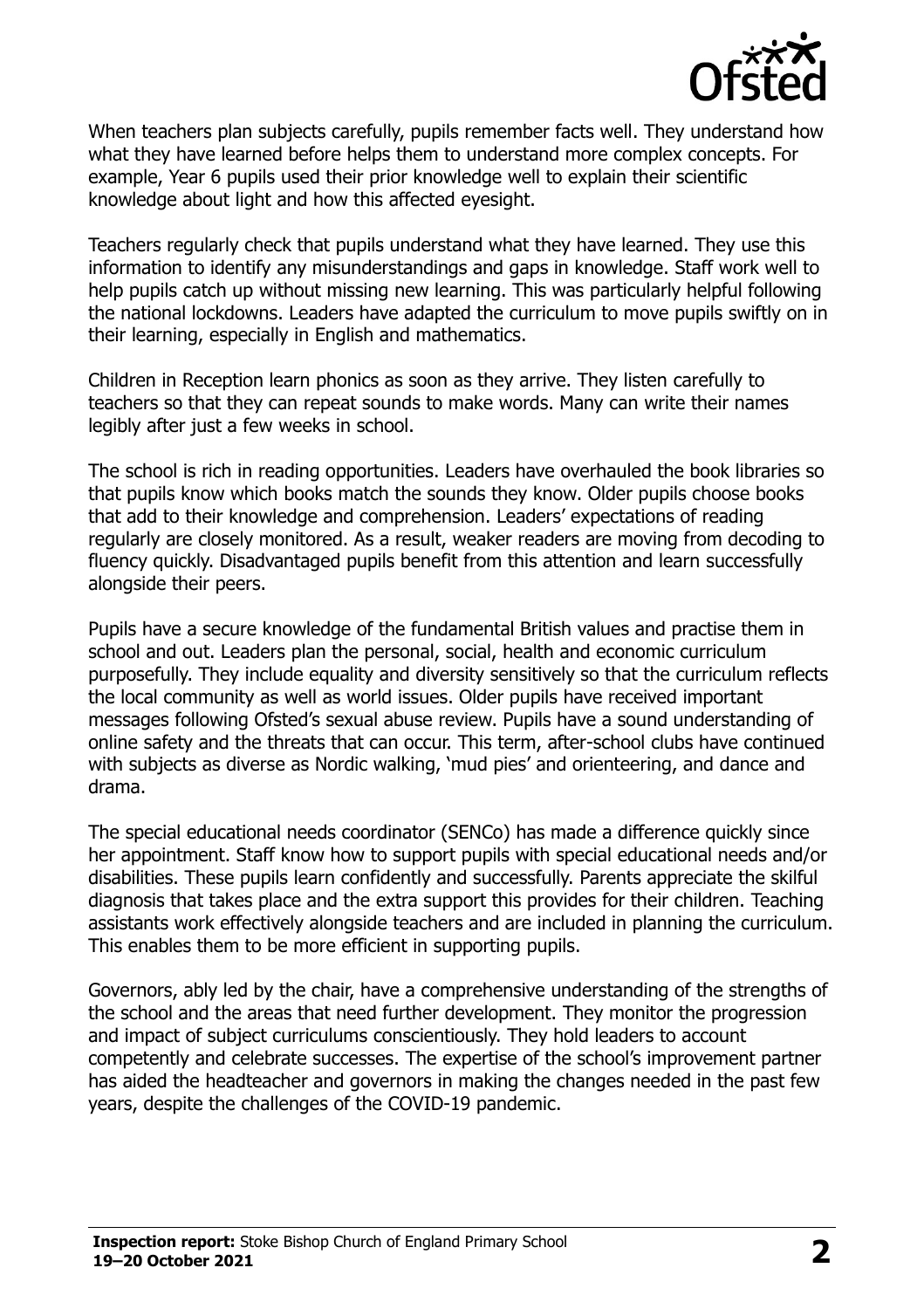

# **Safeguarding**

The arrangements for safeguarding are effective.

Administrative staff check recruitment processes efficiently. Several leaders, including governors, are trained in safer recruitment.

Leaders work well with external agencies so that pupils with emotional and welfare issues receive more targeted help.

Staff receive regular safeguarding training and are mindful of any updates from the Department for Education.

### **What does the school need to do to improve?**

### **(Information for the school and appropriate authority)**

■ In a few subjects in the curriculum, subject leaders have not planned the content and sequencing of the curriculum with enough precision. Consequently, it does not have the right detail to show what pupils should know and when. Leaders need to review the curriculum in these subjects to ensure that pupils learn more and remember more over time.

#### **Background**

When we have judged a school to be good, we will then normally go into the school about once every four years to confirm that the school remains good. This is called a section 8 inspection of a good or outstanding school, because it is carried out under section 8 of the Education Act 2005. We do not give graded judgements on a section 8 inspection. However, if we find evidence that a school would now receive a higher or lower grade, then the next inspection will be a section 5 inspection. Usually this is within one to two years of the date of the section 8 inspection. If we have serious concerns about safeguarding, behaviour or the quality of education, we will deem the section 8 inspection as a section 5 inspection immediately.

This is the first section 8 inspection since we judged the school to be good in June 2016.

#### **How can I feed back my views?**

You can use [Ofsted Parent View](https://parentview.ofsted.gov.uk/) to give Ofsted your opinion on your child's school, or to find out what other parents and carers think. We use information from Ofsted Parent View when deciding which schools to inspect, when to inspect them and as part of their inspection.

The Department for Education has further [guidance](http://www.gov.uk/complain-about-school) on how to complain about a school.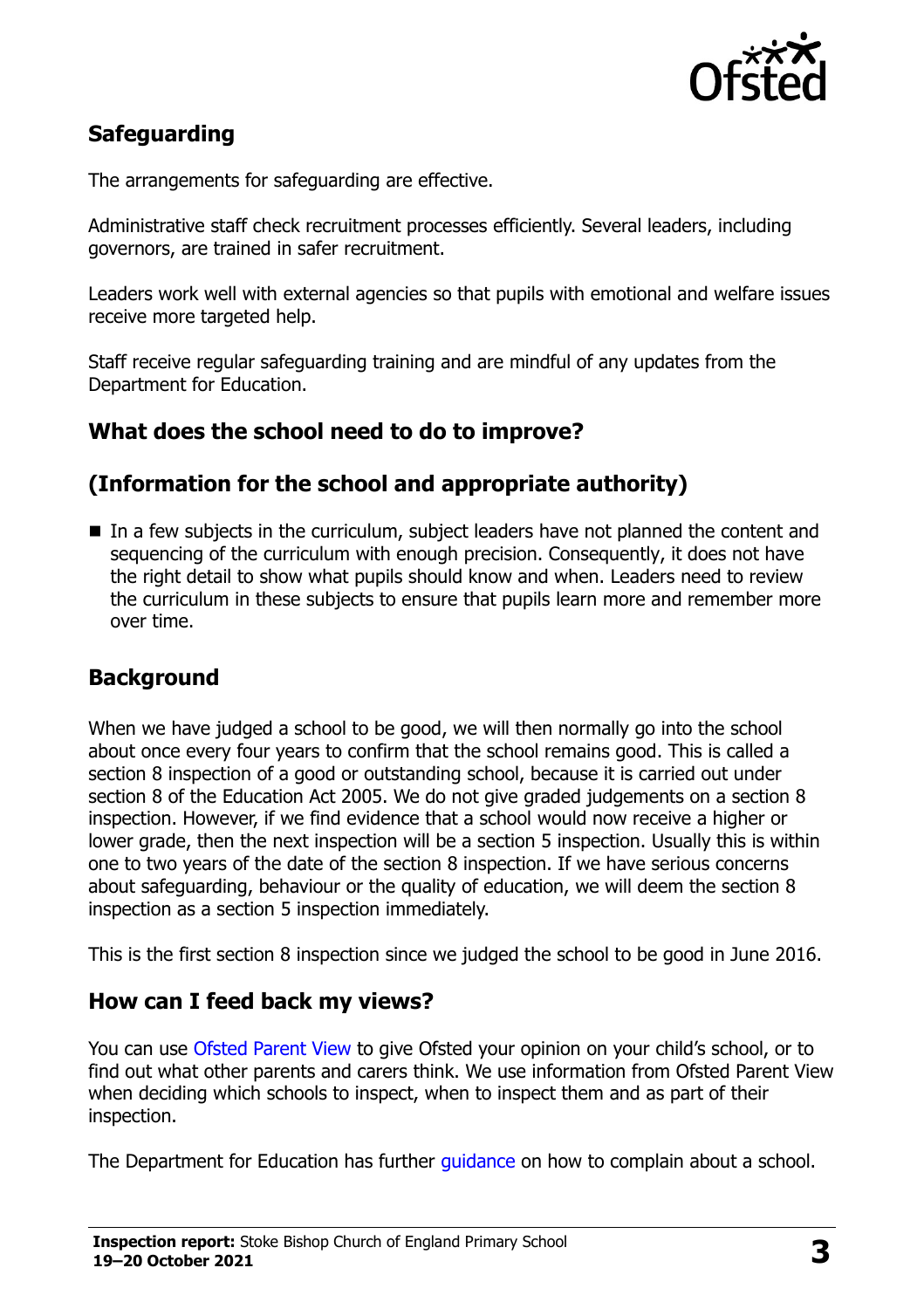

If you are the school and you are not happy with the inspection or the report, you can [complain to Ofsted.](https://www.gov.uk/complain-ofsted-report)

### **Further information**

You can search for [published performance information](http://www.compare-school-performance.service.gov.uk/) about the school.

In the report, '[disadvantaged pupils](http://www.gov.uk/guidance/pupil-premium-information-for-schools-and-alternative-provision-settings)' refers to those pupils who attract government pupil premium funding: pupils claiming free school meals at any point in the last six years and pupils in care or who left care through adoption or another formal route.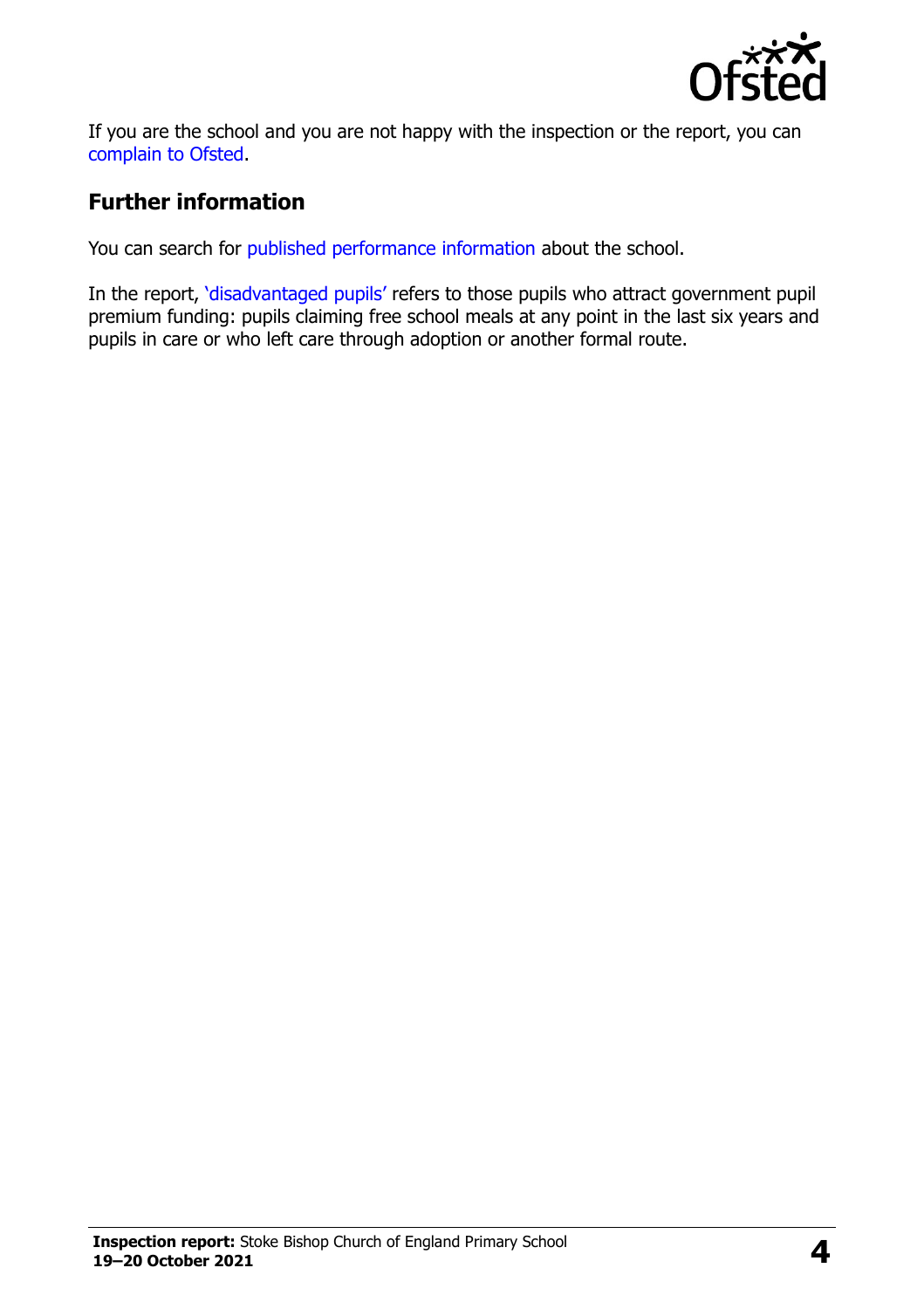

## **School details**

| Unique reference number             | 139505                                                            |
|-------------------------------------|-------------------------------------------------------------------|
| <b>Local authority</b>              | <b>Bristol City of</b>                                            |
| <b>Inspection number</b>            | 10199864                                                          |
| <b>Type of school</b>               | Primary                                                           |
| <b>School category</b>              | Academy converter                                                 |
| Age range of pupils                 | 4 to 11                                                           |
| <b>Gender of pupils</b>             | Mixed                                                             |
| Number of pupils on the school roll | 413                                                               |
| <b>Appropriate authority</b>        | Board of trustees                                                 |
| <b>Chair of trust</b>               | <b>Bridget Davies</b>                                             |
| <b>Headteacher</b>                  | David Forrester                                                   |
| Website                             | www.stokebishop.bristol.sch.uk                                    |
| Date of previous inspection         | 21 June 2016, under section 8 of the<br><b>Education Act 2005</b> |

# **Information about this school**

- The headteacher was appointed in September 2018.
- $\blacksquare$  The school does not use any alternative provision.

# **Information about this inspection**

- This was the first routine inspection the school received since the COVID-19 pandemic began. The inspector discussed the impact of the pandemic with school leaders and has taken that into account in her evaluation.
- The inspector met with the headteacher, the deputy headteacher and other senior leaders. The inspector met with the chair of trustees and seven trustees. The inspector had a telephone call with the school improvement partner.
- The inspector carried out deep dives in these subjects: early reading, mathematics and science. For each deep dive, the inspector met with subject leaders, looked at curriculum plans, visited a sample of lessons, spoke to teachers, spoke to some pupils about their learning and looked at samples of pupils' work.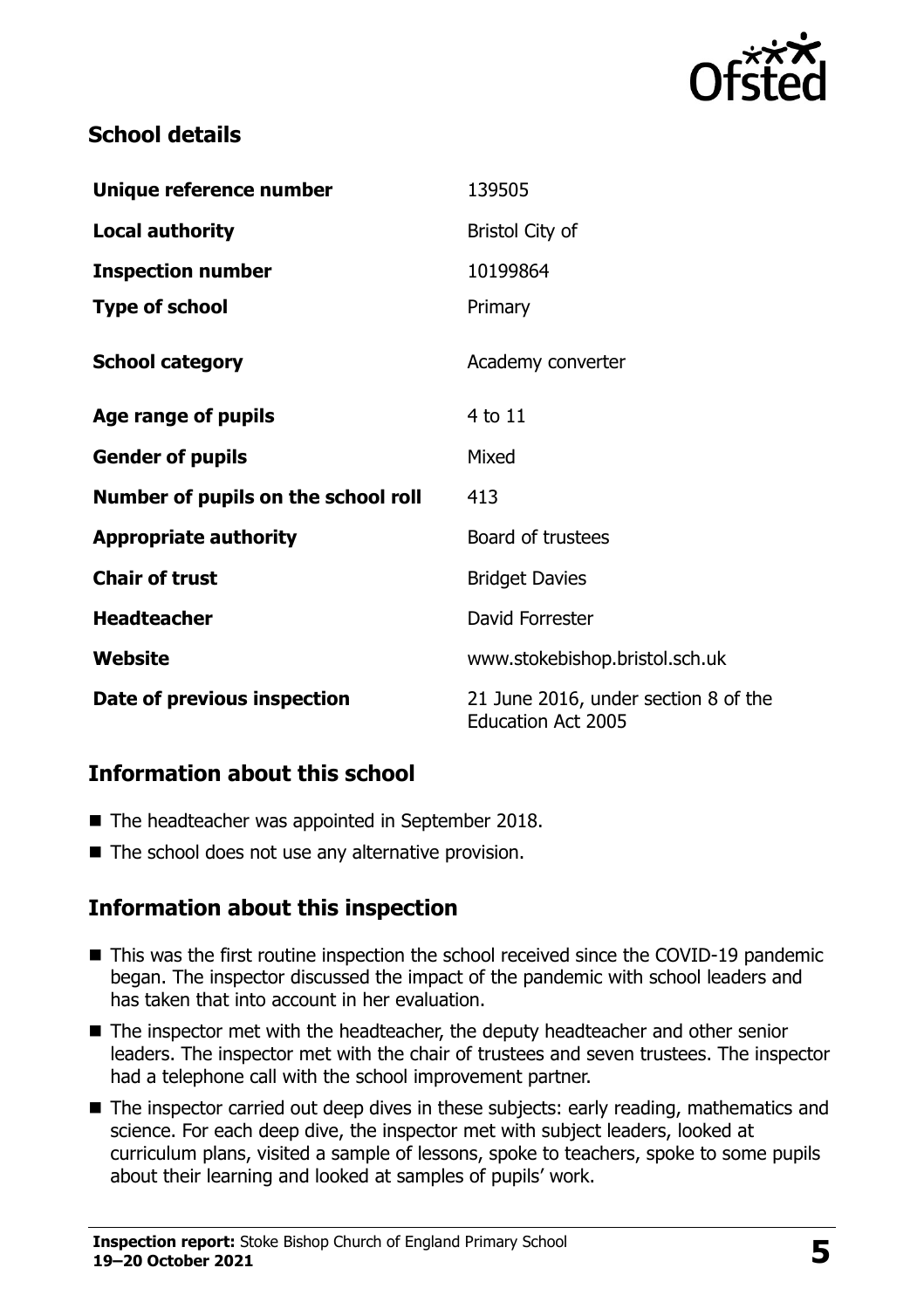

- The inspector looked at recruitment practices and checks. In addition, the inspector spoke with the designated safeguarding lead. The inspector spoke with staff about their training in safeguarding and spoke to pupils.
- The inspector spoke with the SENCo, the head of early years and different groups of pupils to discuss personal development and behaviour management.
- The inspector took into account responses to Ofsted's online survey, Parent View, including free-text responses.

#### **Inspection team**

Kathy Maddocks, lead inspector Her Majesty's Inspector